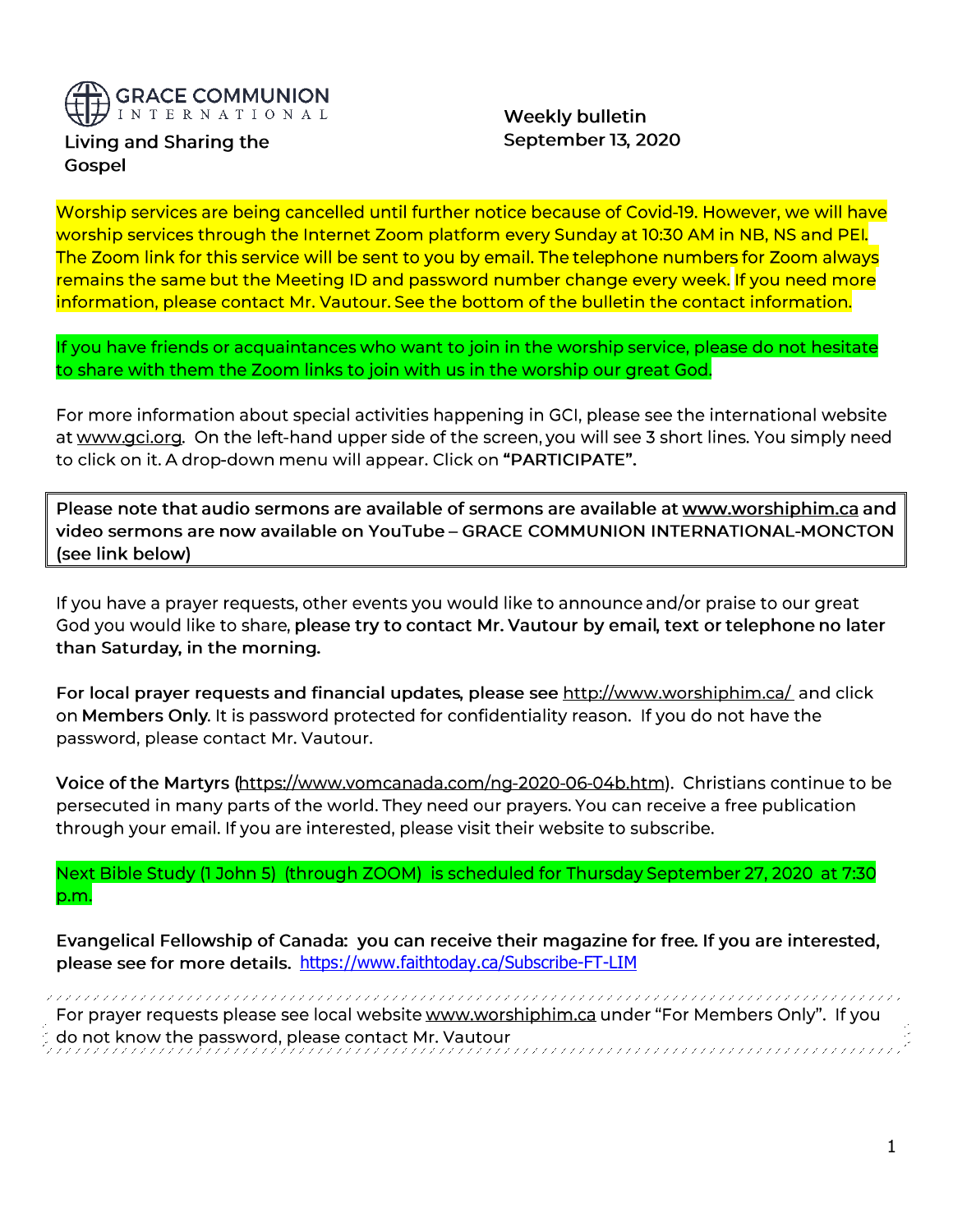Prayer requests:

- Let us pray for our brothers and sisters in the faith as well as for all people living in 12 states in • Western USA where uncontrolled fires are creating unimaginable destruction and taking people's lives.
- Let us also pray for our brothers and sisters in North Korea where persecution of Christians is • rampant. Possessing a Bible often means death for them.
- Let us also pray for all Christians in our Western cultures in lands of plenty compared to many • parts of this world that we will not grow weary in well doing. Let us pray not to fall asleep but to wake up and to realize how we are so dependent on God who is our true security in this present evil age as the apostle Paul describes it.

Offerings: you can send your offering directly to the following address: Grace Communion International- Canada, Suite 203A, 2121 Airport Dr., Saskatoon, SK 7SL 6W5. If you prefer, you can also call 1-306-653-2705. Thank you for your continued generous giving to God by giving to this part of God's church, his body.

From Mr. Bill Hall - GCI Canadian Director "We will continue to process the donations we receive in Saskatoon. Members are urged to mail them directly to our office for the time-being. They can also donate via phone using a credit card, or via Canada Helps using the donate button on our website www.acicanada.ca We are waving the provision that all donations given via Canada Helps go toward national expenses for the time being. We will credit all donations received via Canada Helps to a member's local congregation, if we can identify where they attend."

For those living in Moncton area, if you wish, you can drop your offerings in our mailbox. I will mail them with the ministerial expenses at the end of each month.

# THE DESCENT OF JESUS (part 1)

http://thesurprisinggodblog.gci.org/2020/08/the-descent-of-jesus-part-1.html By Ted Johnston - August 31, 2020

This post begins a series exploring *[Raising Adam, Why Jesus Descended into Hell](https://www.amazon.com/Raising-Adam-Jesus-Descended-Into/dp/0988491656)* by Gerrit Dawson. A few years ago, I had the distinct pleasure of reading *Jesus Ascended, the Meaning of Christ's Continuing* Incarnation in which pastor and Trinitarian theologian Gerrit Dawson unpacks the vital gospel truth that when Jesus the incarnate Son of God ascended to the Father after his resurrection, he did so bearing our humanity. Jesus, Gerrit reminds us, remains forever *fully God and fully human* ([click here](http://thesurprisinggodblog.gci.org/2013/04/jesus-ascension.html)

( <http://thesurprisinggodblog.gci.org/2013/04/jesus-ascension.html> ). Having been blessed by Jesus Ascended, I was pleased to learn of Gerrit's newest book, Raising Adam, Why Jesus Descended into Hell. It unpacks the profound implications for our salvation of Jesus' *descent* -- from heaven to earth via the incarnation, in his suffering throughout the course of his earthly life, and most particularly, his descent into death on our behalf on Holy Saturday, the day between Jesus' death on Good Friday and his resurrection on Easter Sunday. In this series of posts, I'll glean some of the main points from *Raising Adam*, though I encourage you to buy and read the book for yourself. You'll be blessed if you do, for Gerrit challenges us to think deeply about a topic that often is under-appreciated or overlooked.

## **"Descended into Hell"**

Dawson has written *Raising Adam* to reflect on the profound meaning of a phrase in the Apostle's Creed, which declares that Jesus, having died, "descended into Hell" (or, as sometimes translated "into Hades" or "into death" -- more about that later). Some scholars say this phrase was added to the Creed, others debate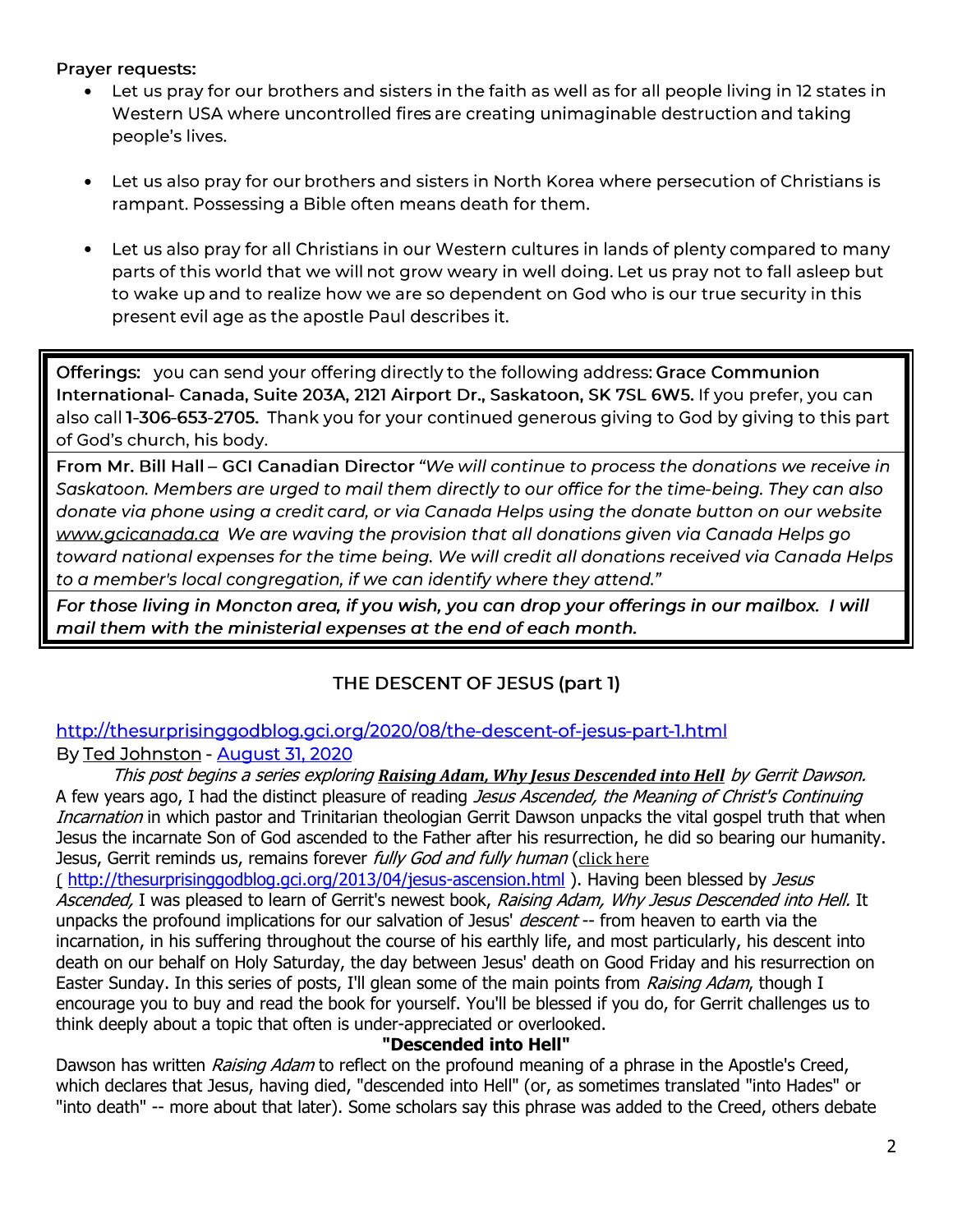its meaning, others simply ignore it. But what Dawson does in his book is help us understand the gospel truth expressed in passages of Holy Scripture like **[Revelation 1:17b-18](https://biblia.com/bible/niv/Rev%201.17b-18)**, where the crucified, risen and ascended God-man Jesus declares, "**I [became] dead, and behold I am alive forevermore and I have the key of Death and Hades."** Dawson comments: "On Friday, Christ went down to the house of death, seemingly its captive. But on Sunday he came back with its keys! In between, Jesus took ownership of death" (p. 15).

When Jesus died on the cross on Good Friday, he was dead until being resurrected on Easter Sunday. Was his time in the tomb on Friday evening, all day Saturday, and into Sunday of any meaning to our salvation? The answer is a resounding "yes!" There is great meaning to be plumbed in thinking about the significance of what Jesus did on Holy Saturday. The icon above presents some of that meaning, which Edmund Spenser summarized in a poem he wrote in 1595. Here is an excerpt from that poem, which Dawson quotes in full on p. 9:

#### **Most glorious Lord of life! That, on this day, Didst make Thy triumph over death and sin; And, having harrowed Hell, didst bring away Captivity thence captive, us to win...**

## Hades  $=$  Sheol  $=$  realm of the dead

As we read in **[Acts 2:27 \(KJV\)](https://biblia.com/bible/kjv1900/Acts%202.27)**, the apostle Peter in his Pentecost sermon quoted Psalm 16. He did so to give voice to Jesus' prayer to the Father: **"Thou wilt not leave my soul in Hell, neither wilt thou suffer thine Holy One to see corruption" (***[Psalm 16:10, KJV](https://biblia.com/bible/kjv1900/Ps%2016.10)*). The KJV translates the Greek word Hades as Hell, but a more accurate translation (as in the NIV) is *realm of the dead. Hades* is the Greek translation of the Hebrew word *Sheol*, which means the grave or *realm of the dead*. The point here is that in dying, Jesus was really dead! He descended into the "condition of being dead." But is that all there was to it? Not by a long shot, as we will discover as this series of posts continues.

Early on, the church taught that "though [Jesus'] body was in the tomb, his spirit was not defeated but instead plundered Hell [Hades] of its captives" (p. 15). This assertion is controversial, and raises questions -ones Dawson addresses at length. He does so, not by focusing on the speculative, but by focusing on what we know from Scripture, namely that Jesus' descent into Hades on our behalf is of great importance in God's plan of salvation for us in Christ. Dawson also shows us that we should view Jesus' descent into death as part and parcel of our Lord's descent on our behalf from heaven to earth and in multiple other ways -- all to share fully in our humanity, and in doing so to raise us up out of death into the liberty of his resurrected, glorified human life.

#### **Victor over death**

As we'll see as this series of posts progresses, rather than being a *victim* of death, Jesus was *victor* over death. As Dawson notes, we apprehend this truth when we see Jesus' descent into Hades (the realm of the dead) within the context of the whole story of Jesus (i.e. the gospel). There is an important reason that Jesus was not resurrected immediately after dying on the cross. His prolonged time in Hades was vital for our salvation. As Dawson notes, Holy Saturday fits in the gospel story as the last in a series of descents the incarnate Son of God made on our behalf: "When we catch the trajectory of his entire life as a deepening descent into our human condition, the meaning of Christ's sojourn among the dead will open to us" (p. 18). Dawson goes on to show that this meaning is grounded in these three realities:

1. Jesus' death was a real death. "Jesus truly underwent the full consequence of human sin which is death (**[Romans 5:12](https://biblia.com/bible/niv/Rom%205.12))**. And he did so on our behalf. Christ engaged death in all its spiritual as well as physical horror.... Jesus endured the suffering of death, 'so that by the grace of God he might taste death for everyone' (**[Hebrews 2:9](https://biblia.com/bible/niv/Heb%202.9)**)" (p. 19).

**2. Jesus' death was the last of a series of descents.** "Fully human from his conception, Jesus threaded himself ever more deeply into our humanity as he made his way faithfully and lovingly as one of us.... In this final descent, [into death/Hades] the Son of God completed his downward journey into the human condition..." (p. 19).

**3. Jesus' death was the turn toward victory.** "At that nadir of Jesus' final descent, the Father initiated his exaltation, as risen and ascended Lord. So, foundationally, the descent also marks the turn from Jesus descending for us to his raising with us.... Jesus went down, even to the depths, in order to lift us up in renewed communion with the Triune God" (p. 20).